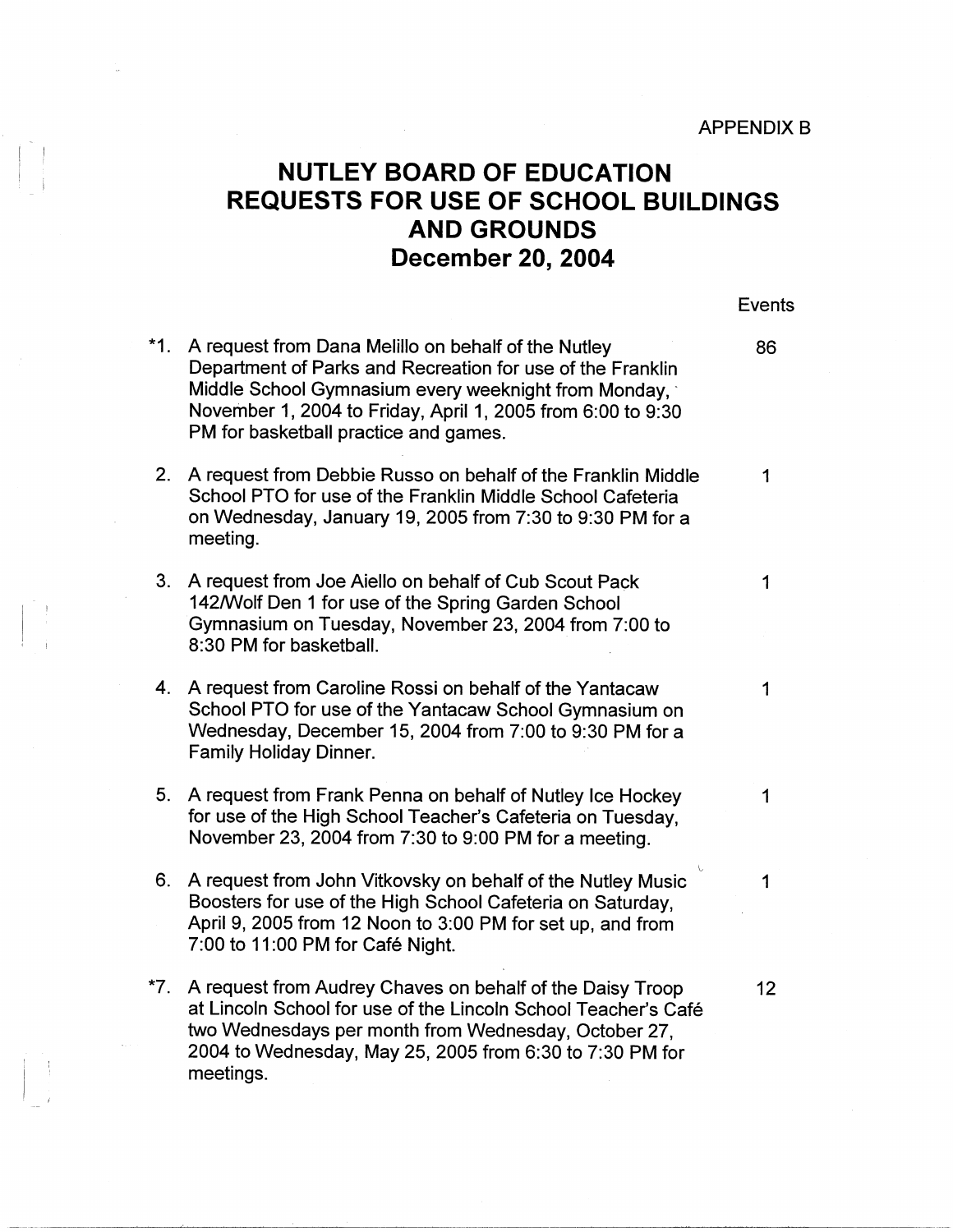- \*8. A request from Madeline Cucuzza on behalf of the Class of 5 2005 Senior Fashion Show Committee for use of the High School Cafeteria on Sundays, December 12, and December 19, 2004, and January 9, January 16, 2005 from 1:00 to 4:00 PM, and Sunday, January, 23, 2005 from 1:00 to 6:00 PM for rehearsals.
- **\*9.** A request from Madeline Cucuzza on behalf of the Class of 2 2005 Senior Fashion Show Committee for use of the High School Cafeteria on Tuesday, December 14, 2004 from 7:00 to 9:00 PM, and Monday, December 20, 2004 from 6:30 to 9:30 PM for meetings.
- 10. A request from the Holiday Lighting Committee of the Mayor's 1 Office for use of the Franklin Middle School on Sunday, December 5, 2004 from 3:00 to 9:00 PM for the Holiday Season Celebration.
- \*11. A request from the Mayor's Office for use of the High School **42**  Oval from Monday, November 29, 2004 to early January for the town's holiday display.
- \*12. A request from Alan DeFabbio on behalf of the Third Half Club 3 for use of the High School Gym on Thursday, March 17, 2005 from 4:00 to 9:00 PM, Friday, March 18, 2005 from 5:00 to 7:00 PM, and Saturday, March 19, 2005 from 12 Noon to 3:00 PM for their annual Basketball Tournament.

I

 $\mathbf{I}$ 

!

- \*13. A request from Dana Melillo on behalf of the Nutley 5 Department of Parks and Recreation for use of the High School Gymnasium on Saturday, December 11, 2004, Saturday, December 18, 2004, Saturday, January 15, 2005, and Sunday, February 13, 2005 from 5:00 to 9:00 PM, and Saturday, January 8, 2005 from 7:00 to 9:00 PM for basketball games.
- \*14. A request from Debbie Abbaleo on behalf of the Nutley 2 Department of Parks and Recreation for use of the High School Gymnasium, Auxiliary Gymnasium, and Cafeteria on Saturday, February 26, 2005 from 5:00 to 7:00 PM and Sunday, February 27, 2005 from 8:00 AM to 6:00 PM for a Wrestling Tournament.